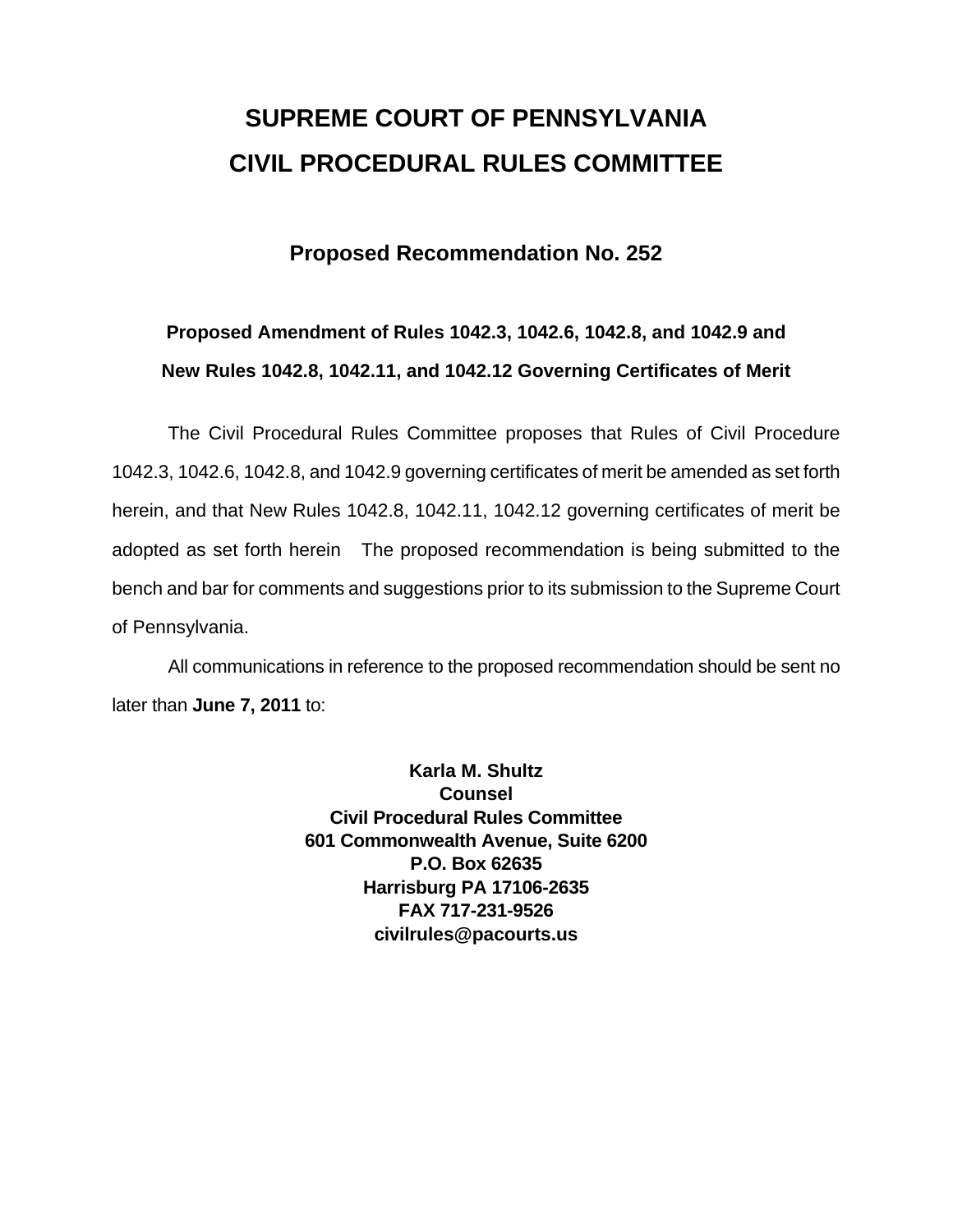#### **Rule 1042.3. Certificate of Merit**

 (a) In any action based upon an allegation that a licensed professional deviated from an acceptable professional standard, the attorney for the plaintiff, or the plaintiff if not represented, shall file with the complaint or within sixty days after the filing of the complaint, a certificate of merit signed by the attorney or party that either

> Note: The requirements of subdivision (a) apply to a claim for lack of informed consent.

(1) an appropriate licensed professional has supplied a written statement that there exists a reasonable probability that the care, skill or knowledge exercised or exhibited in the treatment, practice or work that is the subject of the complaint, fell outside acceptable professional standards and that such conduct was a cause in bringing about the harm, or

(2) the claim that the defendant deviated from an acceptable professional standard is based solely on allegations that other licensed professionals for whom this defendant is responsible deviated from an acceptable professional standard, or

Note: A certificate of merit, based on the statement of an appropriate licensed professional required by subdivision (a)(1), must be filed as to the other licensed professionals for whom the defendant is responsible. The statement is not required to identify the specific licensed professionals who deviated from an acceptable standard of care.

(3) expert testimony of an appropriate licensed professional is unnecessary for prosecution of the claim.

Note: In the event that the attorney certifies under subdivision (a)(3) that an expert is unnecessary for prosecution of the claim, in the absence of exceptional circumstances the attorney is bound by the certification and, subsequently, the trial court shall preclude the plaintiff from presenting testimony by an expert on the questions of standard of care and causation.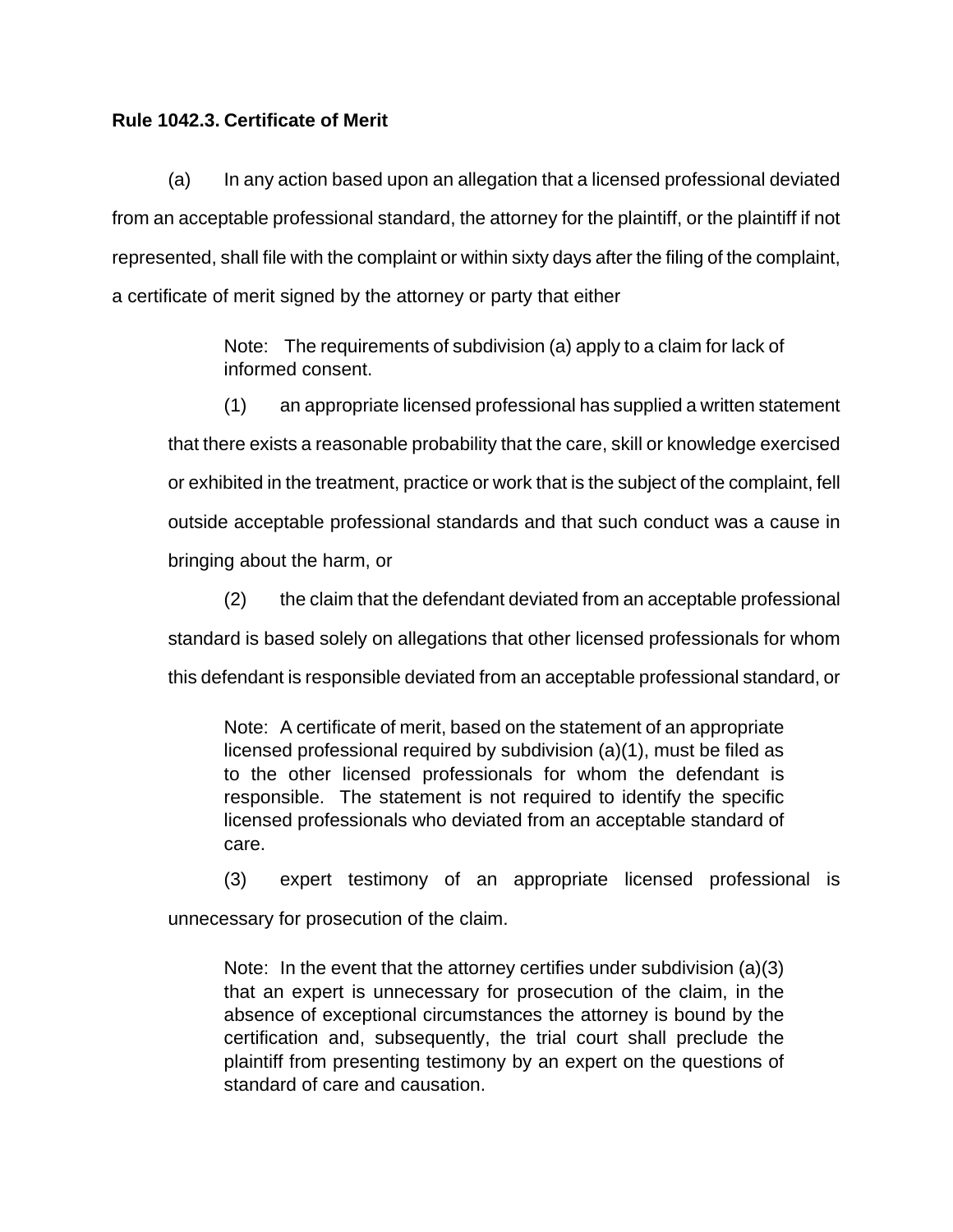(b)(1) A separate certificate of merit shall be filed as to each licensed professional against whom a claim is asserted.

(2) If a complaint raises claims under both subdivisions  $(a)(1)$  and  $(a)(2)$  against the same defendant, the attorney for the plaintiff, or the plaintiff if not represented, shall file

(i) a separate certificate of merit as to each claim raised, or

 (ii) a single certificate of merit stating that claims are raised under both subdivisions (a)(1) and (a)(2).

 (c)(1) A defendant who files a counterclaim asserting a claim for professional responsibility shall file a certificate of merit as required by this rule.

 (2) A defendant or an additional defendant who has joined a licensed professional as an additional defendant or asserted a cross-claim against a licensed professional need not file a certificate of merit unless the joinder or cross-claim is based on acts of negligence that are unrelated to the acts of negligence that are the basis for the claim against the joining or cross-claiming party.

 (d) The court, upon good cause shown, shall extend the time for filing a certificate of merit for a period not to exceed sixty days. A motion to extend the time for filing a certificate of merit must be filed by the thirtieth day after the filing of a notice of intention to enter judgment of non pros on a professional liability claim under Rule 1042.6(a) or on or before the expiration of the extended time where a court has granted a motion to extend the time to file a certificate of merit, whichever is greater. The filing of a motion to extend tolls the time period within which a certificate of merit must be filed until the court rules upon the motion.

> Note: There are no restrictions on the number of orders that a court may enter extending the time for filing a certificate of merit provided that each order is entered pursuant to a new motion, timely filed and based on cause shown as of the date of filing the new motion.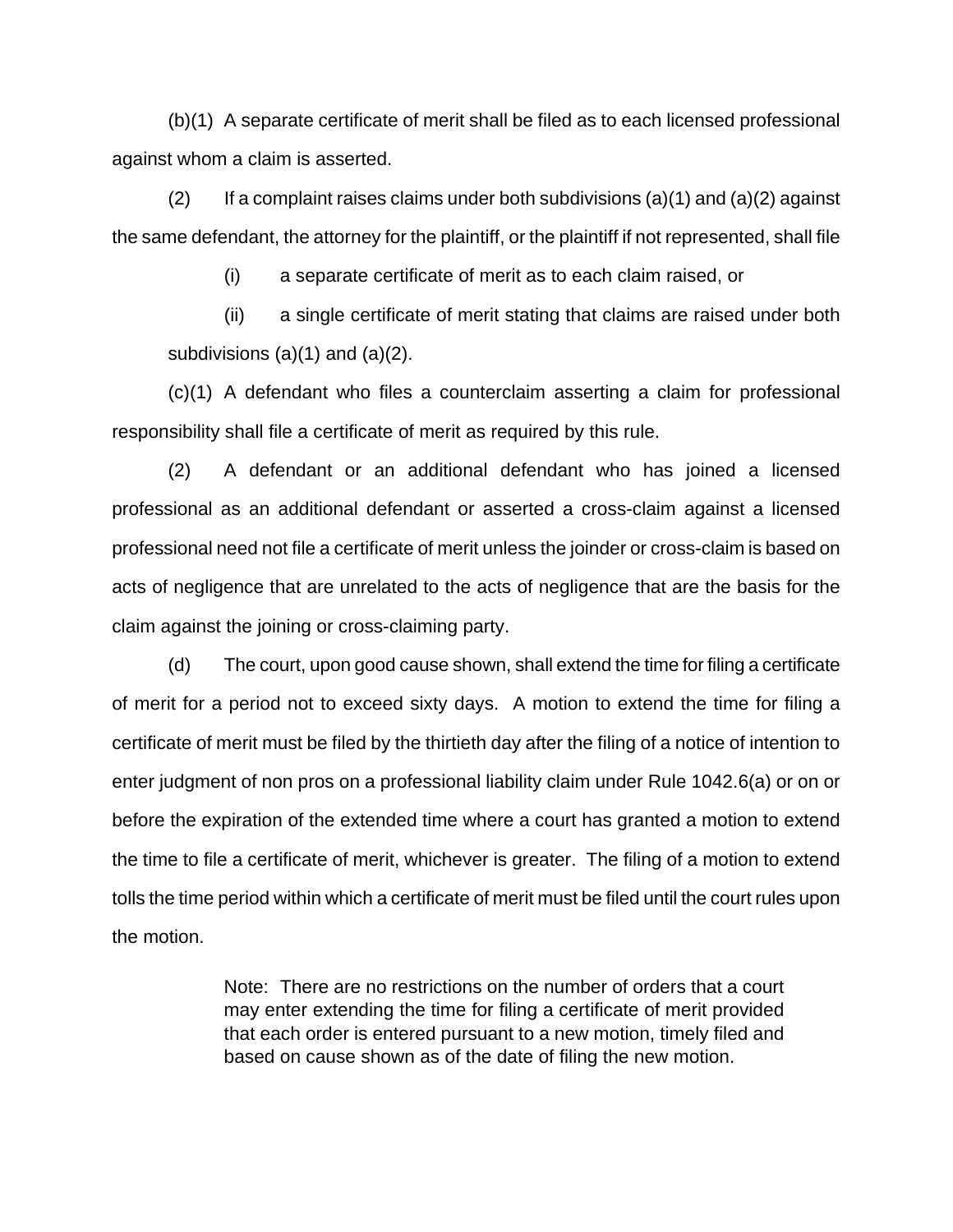The moving party must act with reasonable diligence to see that the motion is promptly presented to the court if required by local practice.

In ruling upon a motion to extend time, the court shall give appropriate consideration to the practicalities of securing expert review. There is a basis for granting an extension of time within which to file the certificate of merit if counsel for the plaintiff was first contacted shortly before the statute of limitations was about to expire, or if, despite diligent efforts by counsel, records necessary to review the validity of the claim are not available.

**(e) If a certificate of merit is not signed by an attorney, the party signing the certificate of merit shall, in addition to the other requirements of this rule, attach to the certificate of merit the written statement from an appropriate licensed professional as required by subdivisions (a)(1) and (2). If the written statement is not attached to the certificate of merit, a defendant seeking to enter a judgment of non pros shall file a written notice of intent to enter a judgment of non pros for failure to file a written statement under Rule 1042.11.**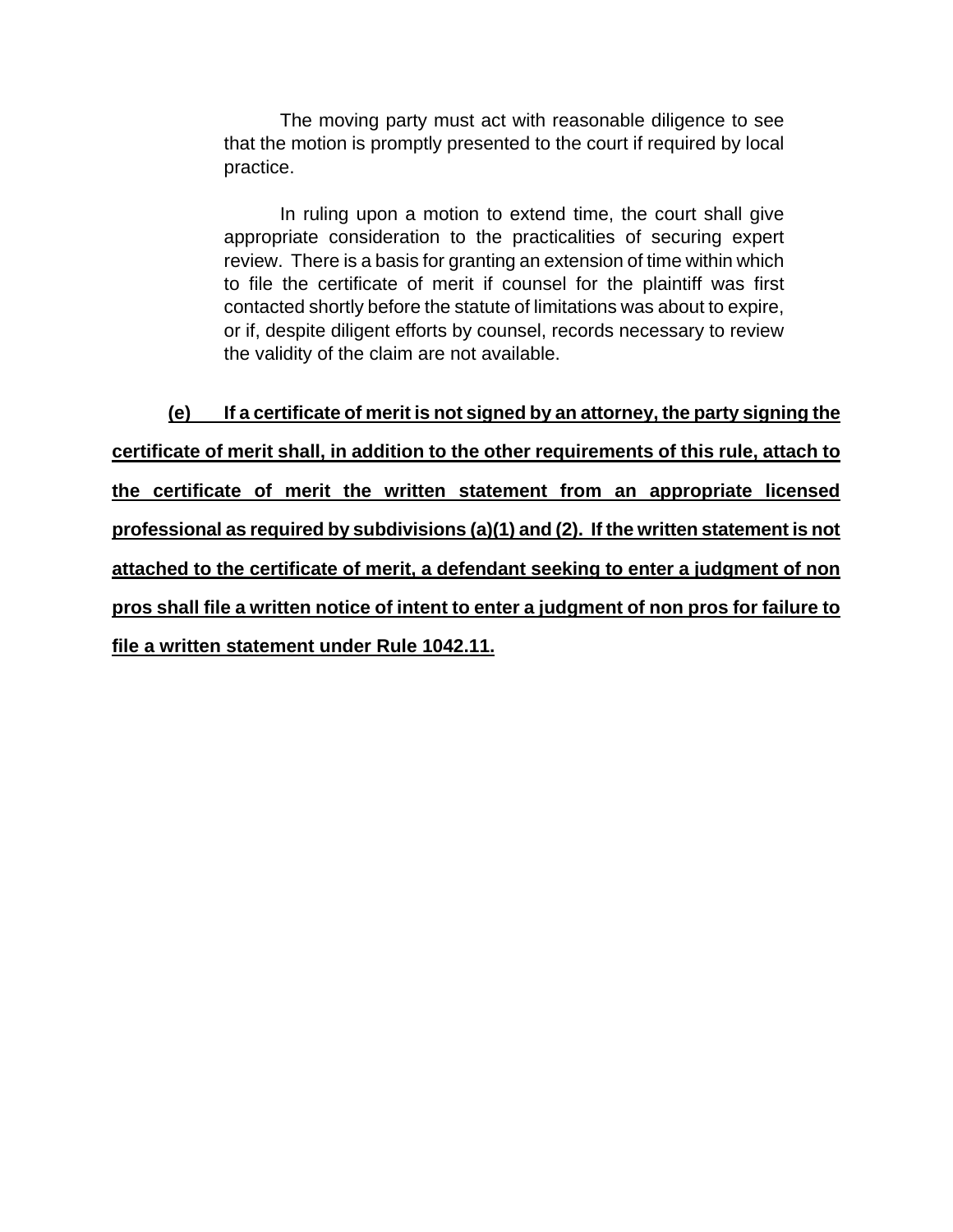**Rule 1042.6. Notice of Intent to Enter Judgment of Non Pros for Failure to File** 

**Certificate of Merit. Motion to Determine Necessity to File Certificate. Form of Notice** 

- $(a)$  \* \* \*
- (b) \* \* \*
- $(C)$  \* \* \*

(d) The notice required by subdivision (a) of this rule shall be substantially in the following form:

### **(Caption)**

## **[NOTICE OF INTENTION TO ENTER JUDGMENT OF NON PROS ON PROFESSIONAL LIABILITY CLAIM] Notice of Intention to Enter Judgment of Non Pros for Failure to File a Certificate of Merit**

\* \* \*

### **Rule 1042.8. Motion to Strike. Defect of Certificate of Merit (NEW)**

If a court grants a motion to strike a claim for noncompliance with the requirements of Rule 1042.3(b), the court shall grant the plaintiff twenty days to file certificates of merit which cure the defect.

**Rule [1042.8] 1042.9. Sanctions** 

 **\* \* \*** 

**Rule [1042.9] 1042.10. Certificate of Merit. Form** 

**\* \* \***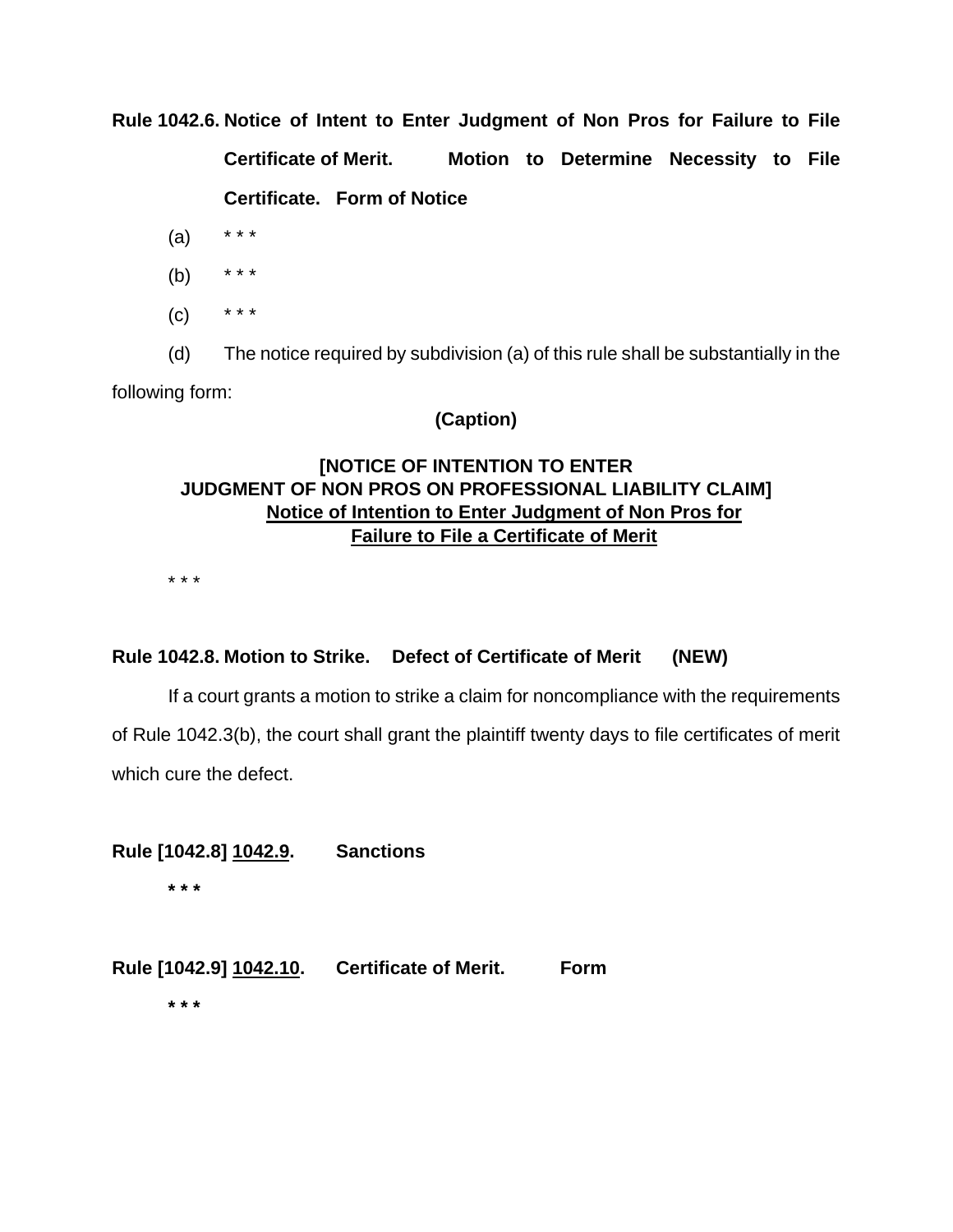# **Rule 1042.11. Notice of Intent to Enter Judgment of Non Pros for Failure to File a Written Statement from an Appropriate Licensed Professional. Form of Notice (NEW)**

(a) A defendant seeking to enter a judgment of non pros under Rule 1042.12 shall file a notice of intent to enter a judgment of non pros for failure to file a written statement from an appropriate licensed professional with the certificate of merit.

 (b) The notice required by subdivision (a) of this rule shall be substantially in the following form:

## **(Caption)**

## **Notice of Intention to Enter Judgment of Non Pros for Failure to File Written Statement from an Appropriate Licensed Professional**

To: \_\_\_\_\_\_\_\_\_\_\_\_\_\_\_\_\_\_\_\_\_\_\_\_\_\_\_\_\_\_\_

(Identify Party)

Pursuant to Pennsylvania Rule of Civil Procedure 1042.12, I intend to enter a judgment of non pros against you after thirty (30) days of the date of the filing of this notice if a written statement from an appropriate licensed professional is not filed as required by Rule 1042.3(e).

I am serving this notice on behalf of

(Name of party)

The judgment of non pros will be entered as to the following claims:

(State if a judgment is to be entered as to all claims. Otherwise, identify claims set forth in the complaint as to which a judgment of non pros will be entered.)

 $\overline{\phantom{a}}$  , which is a set of the set of the set of the set of the set of the set of the set of the set of the set of the set of the set of the set of the set of the set of the set of the set of the set of the set of th

 $\overline{\phantom{a}}$  , which is a set of the set of the set of the set of the set of the set of the set of the set of the set of the set of the set of the set of the set of the set of the set of the set of the set of the set of th

 $\overline{\phantom{a}}$  , which is a set of the set of the set of the set of the set of the set of the set of the set of the set of the set of the set of the set of the set of the set of the set of the set of the set of the set of th

\_\_\_\_\_\_\_\_\_\_\_\_\_\_\_\_\_\_\_\_\_\_\_\_\_\_\_\_\_\_\_\_\_\_\_\_\_\_\_\_\_\_\_\_\_\_\_\_\_\_\_\_\_\_\_\_\_\_\_\_\_\_\_\_\_\_\_\_\_\_

\_\_\_\_\_\_\_\_\_\_\_\_\_\_\_\_\_\_\_\_\_\_\_\_\_\_\_\_\_\_\_\_\_\_\_\_\_\_\_\_\_\_\_\_\_\_\_\_\_\_\_\_\_\_\_\_\_\_\_\_\_\_\_\_\_\_\_\_\_\_

(Attorney)

(Address)

(Telephone Number)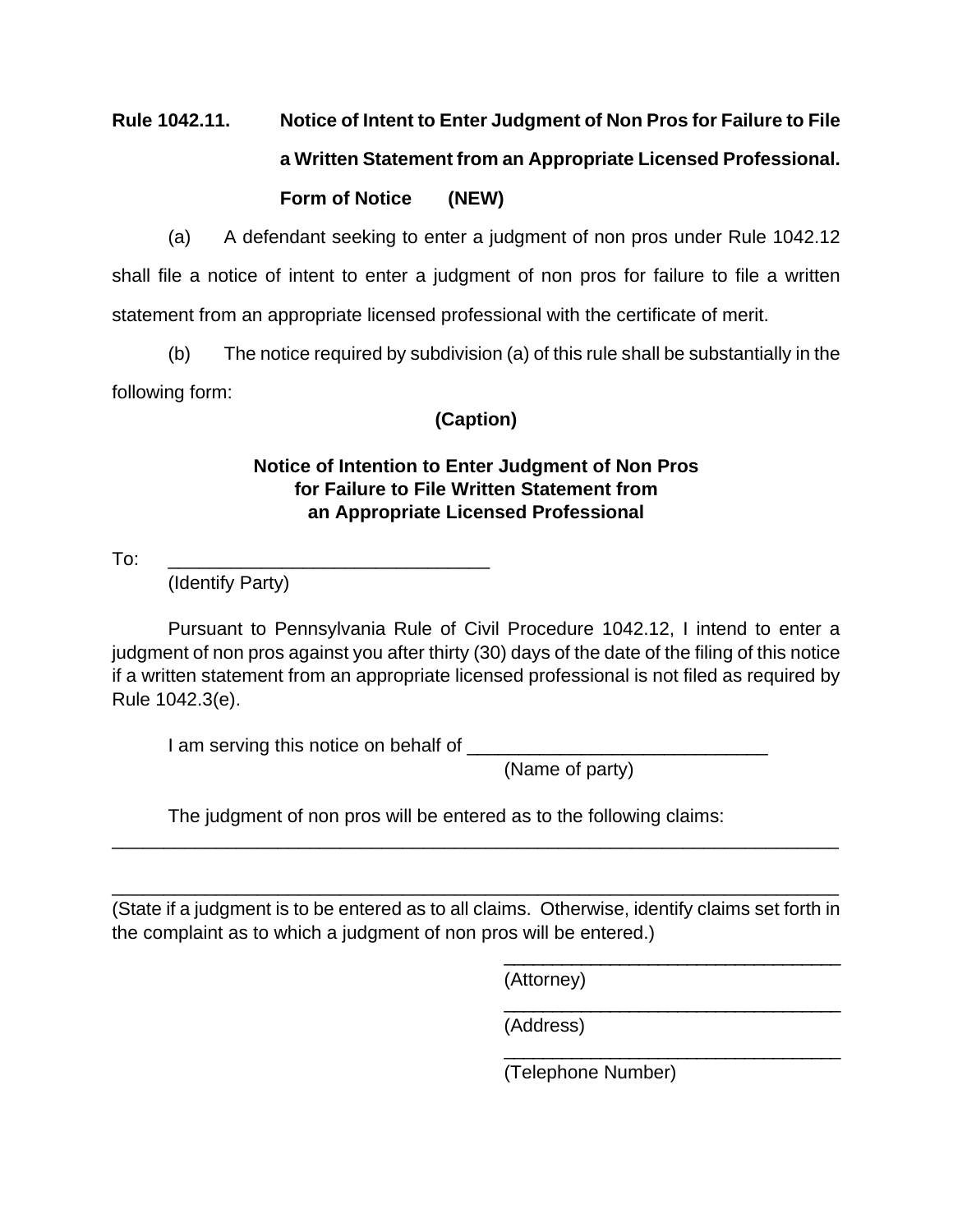# **Rule 1042.12. Entry of Judgment of Non Pros for Failure to File a Written Statement from an Appropriate Licensed Professional. Form of Praecipe (NEW)**

(a) The prothonotary, on praecipe of the defendant, shall enter a judgment of non pros against the plaintiff for failure to file a written statement under Rule 1042.3(e) provided that

- (1) no written statement has been filed,
- (2) the defendant has attached to the praecipe a certificate of service of

the notice of intention to enter the judgment of non pros, and

(3) the praecipe is filed no less than thirty days after the date of the filing

of the notice of intention to enter judgment of non pros.

Note: The prothonotary may not enter judgment if the written statement has been filed prior to the filing of the praecipe.

Rule 237.1 does not apply to a judgment of non pros entered under this rule.

See Rule 208.2(a)(4) for the content of the certificate of service.

(b) The praecipe for the entry of a judgment of non pros shall be substantially in the following form: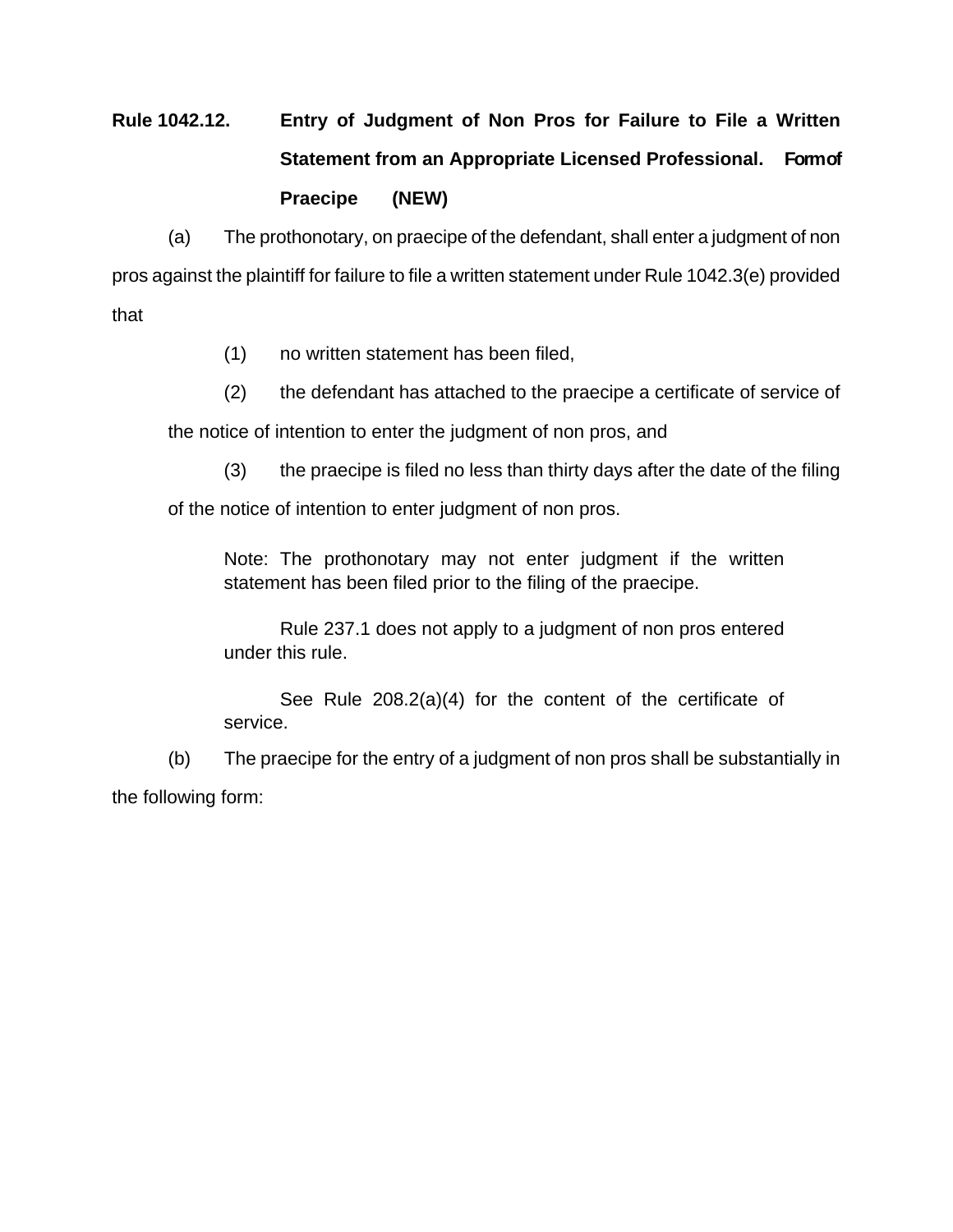# **(Caption)**

# **Praecipe for Entry of Judgment of Non Pros Pursuant to Rule 1042.12**

To the Prothonotary:

|                        |                                                                                    |  |  |  |  |  |              |  | Enter judgment of non pros in the above-captioned | matter |
|------------------------|------------------------------------------------------------------------------------|--|--|--|--|--|--------------|--|---------------------------------------------------|--------|
|                        | (Identify Party)                                                                   |  |  |  |  |  |              |  |                                                   |        |
| (1)                    | all claims against _______________________.<br>(Identify Party)                    |  |  |  |  |  |              |  |                                                   |        |
| <b>OR</b>              |                                                                                    |  |  |  |  |  |              |  |                                                   |        |
| (2)                    | only the following claims against ___________________________:<br>(Identify Party) |  |  |  |  |  |              |  |                                                   |        |
| <b>Identify Claims</b> |                                                                                    |  |  |  |  |  |              |  |                                                   |        |
| Date:                  |                                                                                    |  |  |  |  |  | Attorney for |  |                                                   |        |
|                        |                                                                                    |  |  |  |  |  |              |  | (Identify Party)                                  |        |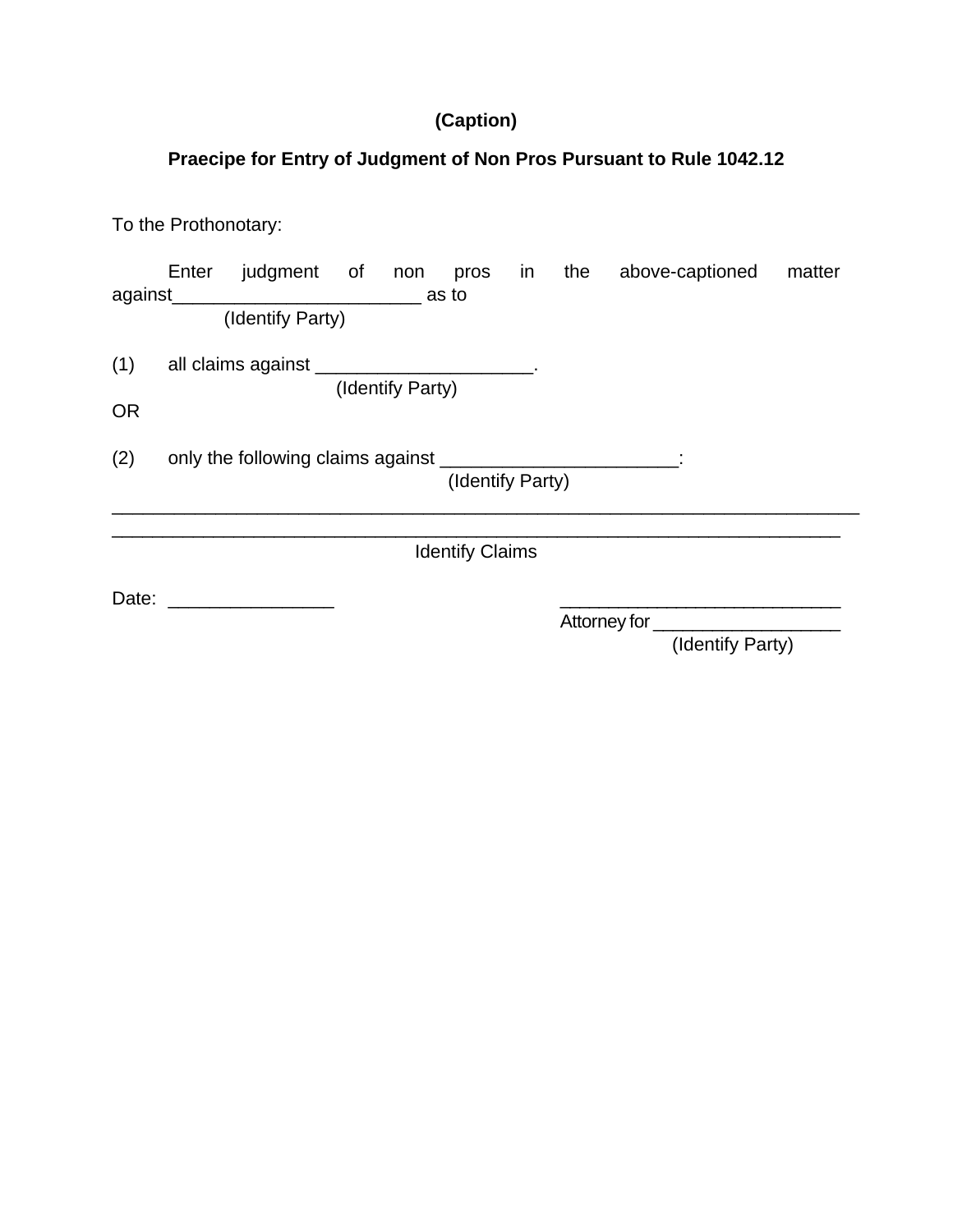#### **Explanatory Comment**

 The Civil Procedural Rules Committee is proposing amendments to Rule 1042.1 *et seq*. governing the certificate of merit. Currently, the rules of civil procedure provide for dismissal of a complaint for failure to file a certificate of merit. However, they are silent as to procedure when a certificate of merit is filed, but does not comply with the rules, e.g., the basis for the certificate of merit is incorrect, or a certificate of merit lists three defendants when the rules require a separate certificate of merit to be filed against each defendant. Proposed new Rule 1042.8 provides that when a court grants a motion to strike for failure to comply with Rule 1042.3(b), the trial court shall give the plaintiff twenty days to file a new certificate of merit which will cure the defect.

These proposed amendments also add a procedure for when the certificate of merit is not signed by an attorney. New subdivision (e) of Rule 1042.3 would require the attachment of the written statement from an appropriate licensed professional to the certificate of merit. Failure to attach the written statement will allow the defendant seeking to enter a judgment of non pros to file a written notice of intent to enter judgment of non pros. New Rule 1042.11 provides the requirements for filing the 10-day notice, and new Rule 1042.12 provides the requirements for filing the praecipe for entry of judgment of non pros. Suggested forms for both the 10-day notice and praecipe are provided.

The Committee is proposing this amendment for several reasons. First, only an attorney is subject to disciplinary proceedings for abusing the rules of civil procedure governing certificates of merit. Second, it is not unusual for an unrepresented plaintiff to file a certificate of merit without having received a written statement from a licensed professional supporting his or her claim. Third, the rules governing the certificates of merit already make a distinction between an attorney and an unrepresented plaintiff filing a certificate of merit. CurrentRule 1042.8 provides for a trial court to impose sanctions only upon a determination that an attorney has violated the rules governing the filing of a